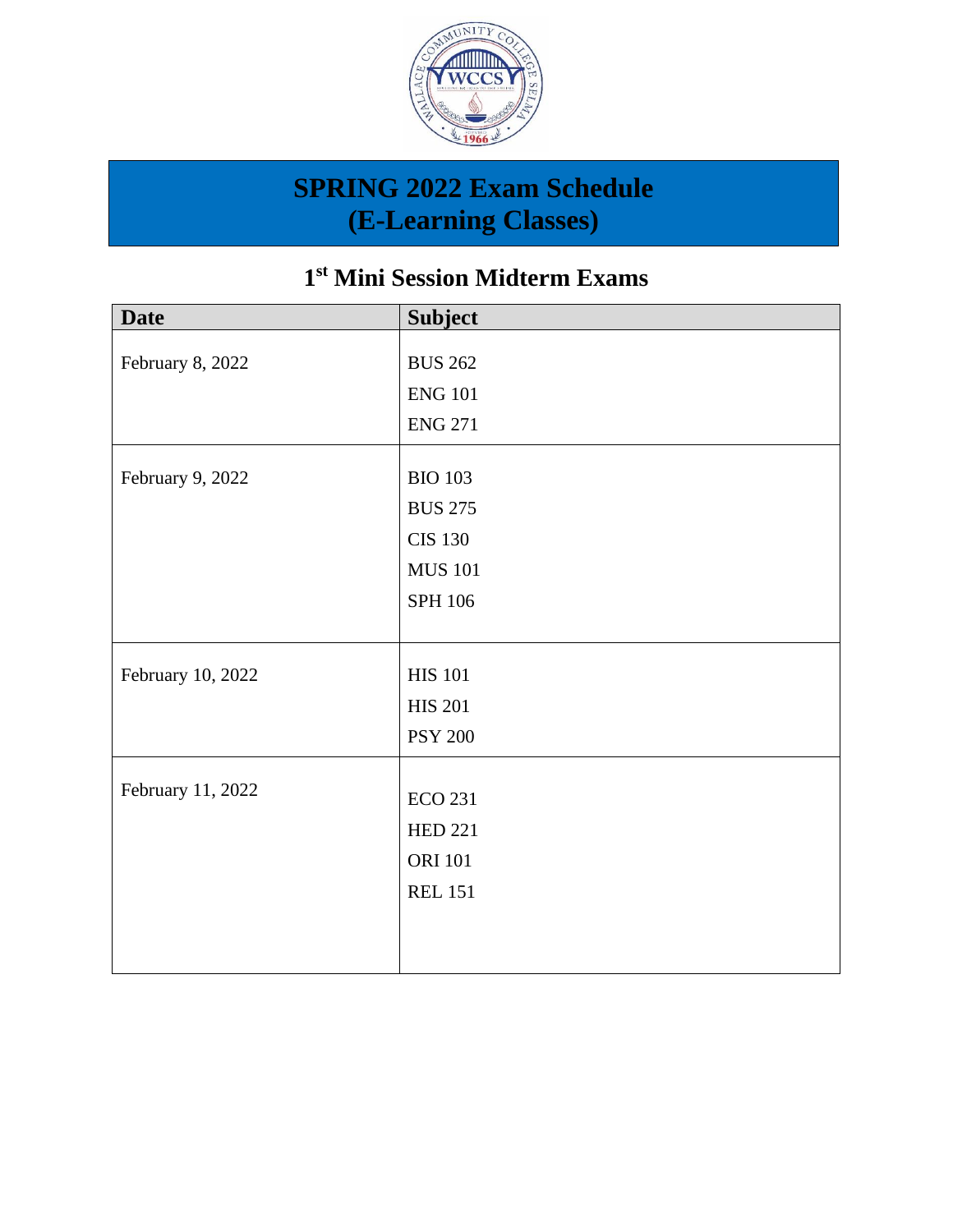

#### **1 st Mini Session Final Exams**

| <b>Date</b>   | <b>Subject</b> |
|---------------|----------------|
|               |                |
| March 3, 2022 | <b>BUS 262</b> |
|               | <b>ENG 101</b> |
|               | <b>ENG 271</b> |
| March 4, 2022 | <b>BIO 103</b> |
|               |                |
|               | <b>BUS 275</b> |
|               | <b>CIS 130</b> |
|               | <b>MUS 101</b> |
|               | <b>SPH 106</b> |
| March 7, 2022 | <b>HIS 101</b> |
|               |                |
|               | <b>HIS 201</b> |
|               | <b>PSY 200</b> |
|               |                |
| March 8, 2022 | <b>ECO 231</b> |
|               | <b>HED 221</b> |
|               | <b>ORI 101</b> |
|               | <b>REL 151</b> |
|               |                |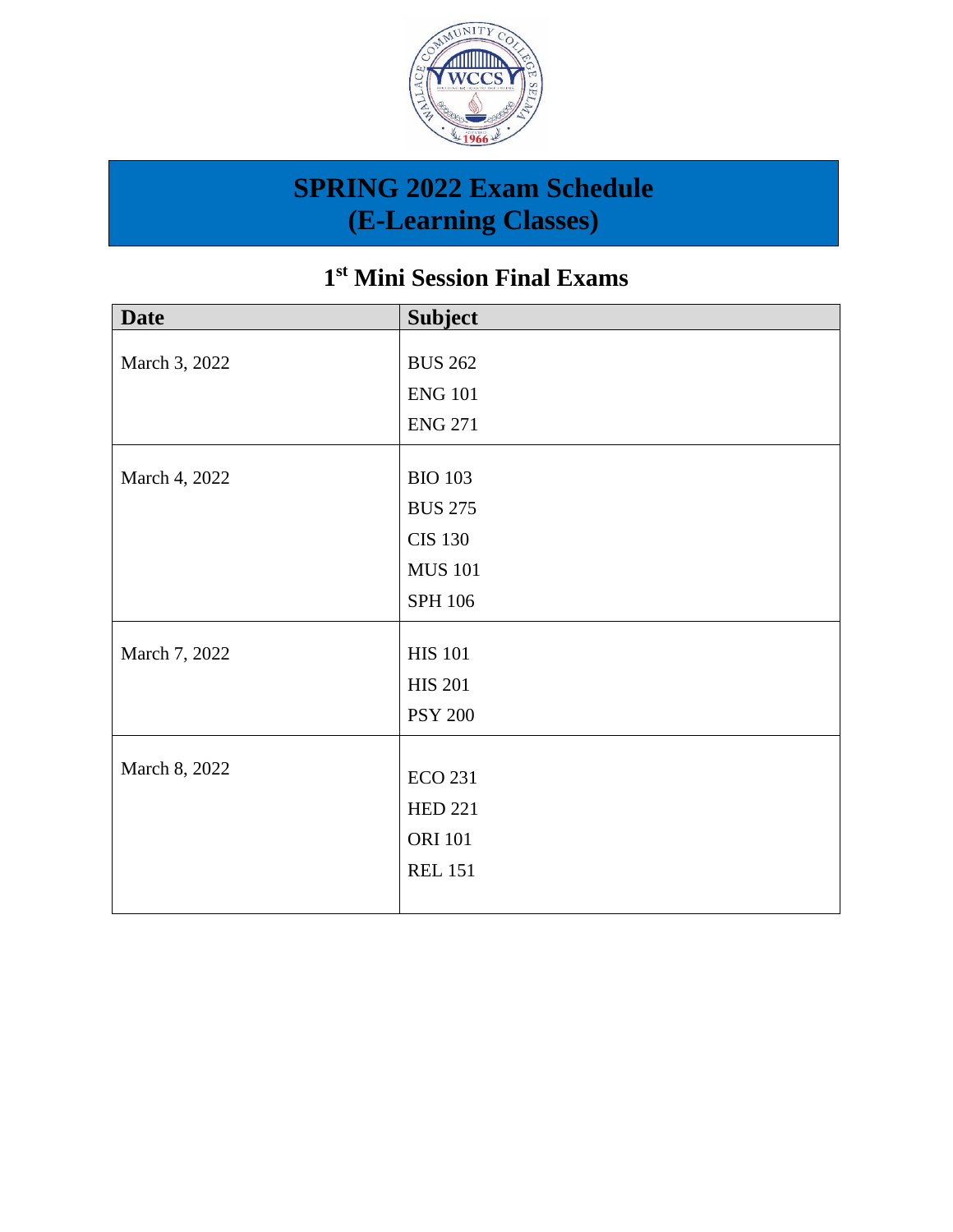

**Full Session Midterm Exams**

| <b>Date</b>   | <b>Subject</b>                     |
|---------------|------------------------------------|
|               |                                    |
| March 3, 2022 | <b>BUS 100</b>                     |
|               | ENG 101, ENG 102, ENG 271, ENG 272 |
|               | <b>HED 222</b>                     |
|               | <b>SOC 200</b>                     |
|               |                                    |
| March 4, 2022 | BIO 103, BIO 104, BIO 201, BIO 202 |
|               | <b>BUS 242</b>                     |
|               | CIS 146, CIS 280                   |
|               | <b>HED 226</b>                     |
|               | <b>MUS 101</b>                     |
|               | <b>SPH 106</b>                     |
| March 7, 2022 | CHM 111, CHM 112                   |
|               | CIS 147, CIS 161                   |
|               | HIS 101, HIS 102, HIS 201, HIS 202 |
|               | PSY 200, PSY 210                   |
|               |                                    |
| March 8, 2022 |                                    |
|               | MTH 100, MTH 110, MTH 112, MTH 116 |
|               | <b>LBS</b> 101                     |
|               | ECO 231, ECO 232                   |
|               | <b>PHL 206</b>                     |
|               | <b>REL 151</b>                     |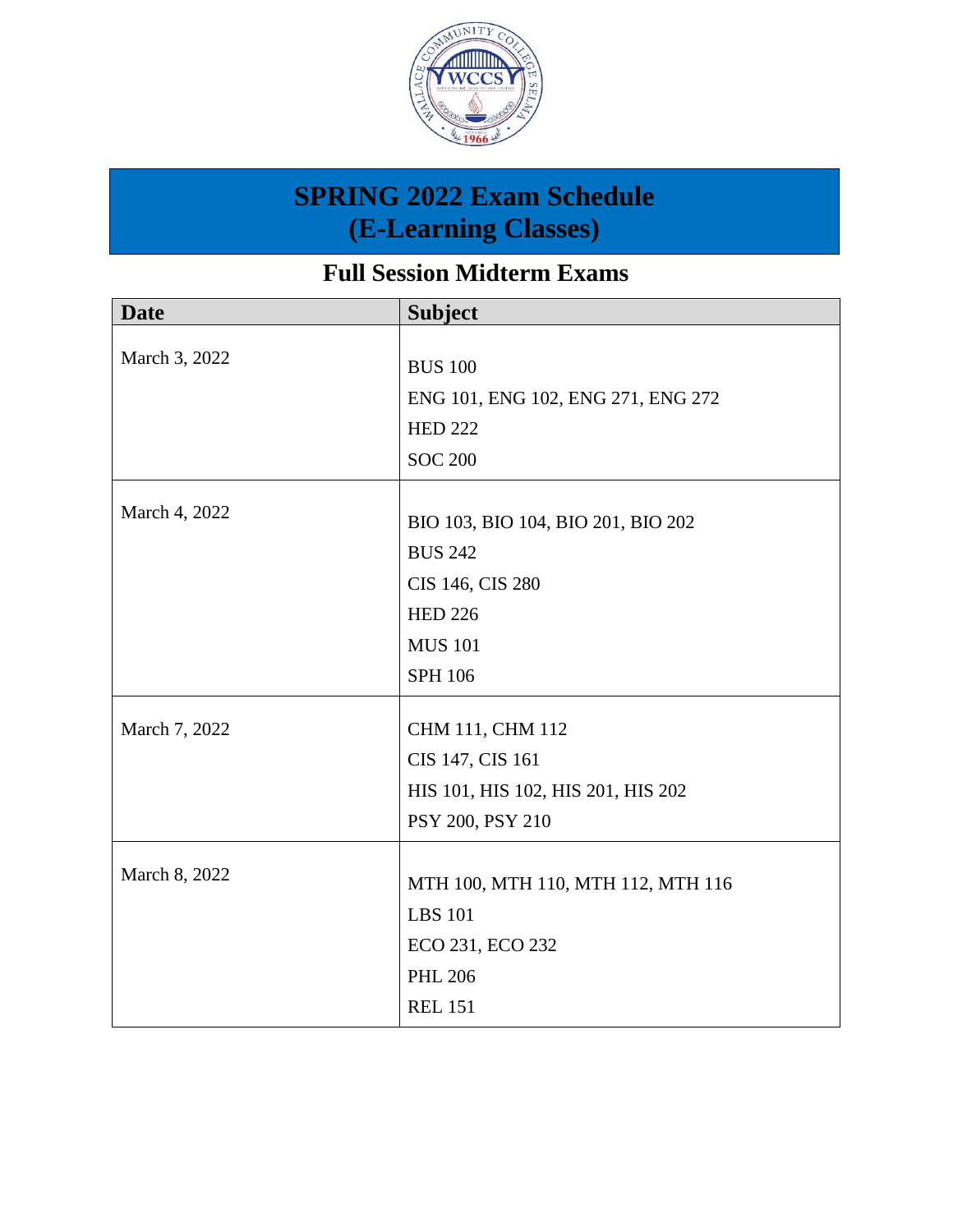

**Full Session Final Exams**

| <b>Date</b> | <b>Subject</b>                     |
|-------------|------------------------------------|
|             |                                    |
| May 3, 2022 | <b>BUS 100</b>                     |
|             | ENG 101, ENG 102, ENG 271, ENG 272 |
|             | <b>HED 222</b>                     |
|             | <b>SOC 200</b>                     |
| May 4, 2022 | BIO 103, BIO 104, BIO 201, BIO 202 |
|             | <b>BUS 242</b>                     |
|             | CIS 146, CIS 280                   |
|             | <b>HED 226</b>                     |
|             | <b>MUS 101</b>                     |
|             | SPH 106                            |
| May 5, 2022 | CHM 111, CHM 112                   |
|             | CIS 147, CIS 161                   |
|             | HIS 101, HIS 102, HIS 201, HIS 202 |
|             |                                    |
|             | PSY 200, PSY 210                   |
| May 6, 2022 |                                    |
|             | MTH 100, MTH 110, MTH 112, MTH 116 |
|             | <b>LBS</b> 101                     |
|             | ECO 231, ECO 232                   |
|             | <b>PHL 206</b>                     |
|             | <b>REL 151</b>                     |
|             |                                    |
|             |                                    |
|             |                                    |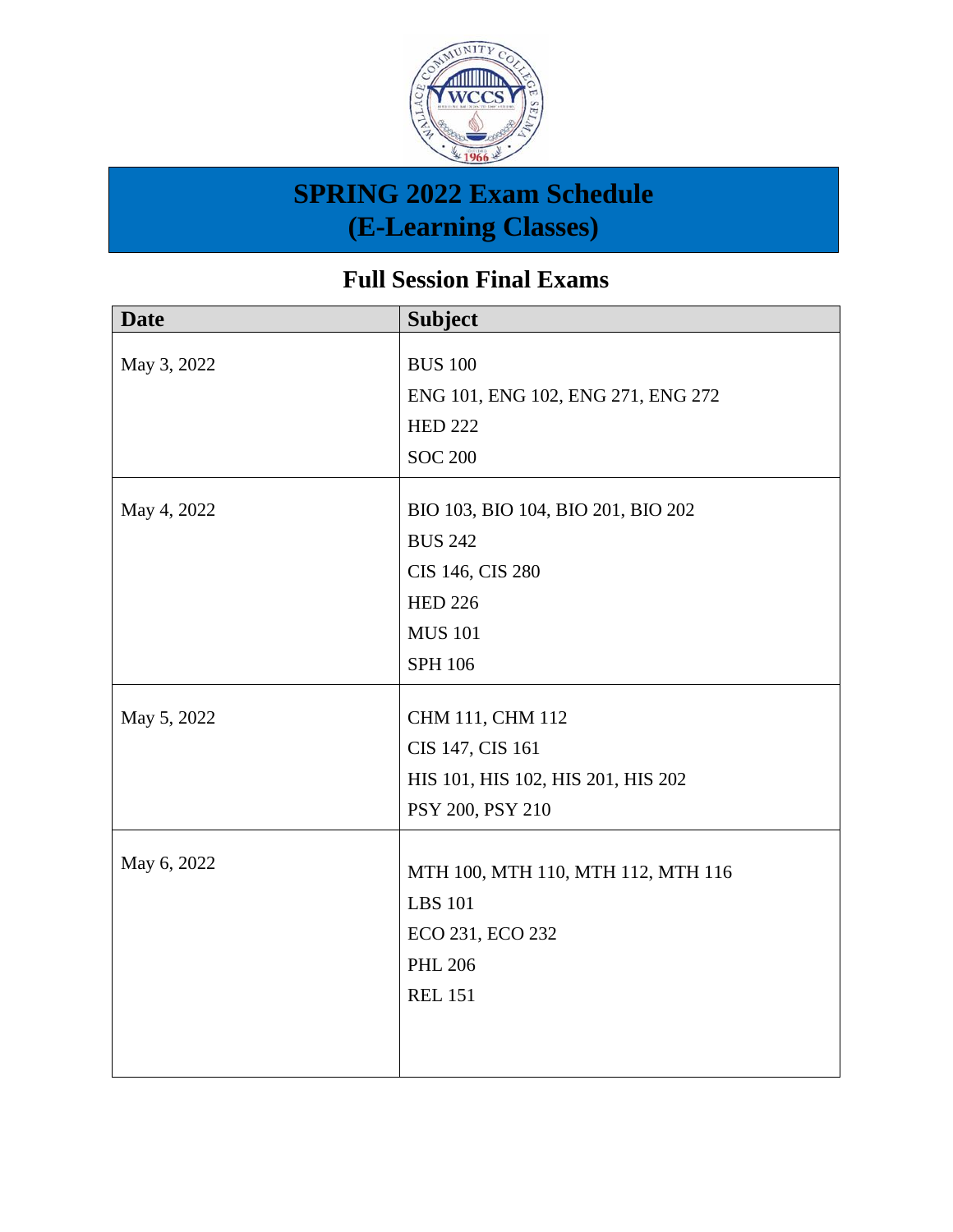

#### **2 nd Mini Session Midterm Exams**

| <b>Date</b>   | <b>Subject</b>                     |
|---------------|------------------------------------|
|               |                                    |
| April 5, 2022 | <b>BUS 263</b>                     |
|               | <b>BUS 285</b>                     |
|               | ENG 100, ENG 101, ENG 102, ENG 272 |
|               | <b>HED 224</b>                     |
|               |                                    |
|               |                                    |
| April 6, 2022 | BIO 103, BIO 104                   |
|               | CIS 130, CIS 185                   |
|               | <b>MUS 101</b>                     |
|               | SPH 106, SPH 107                   |
|               |                                    |
| April 7, 2022 | <b>HIS 102</b>                     |
|               | HIS 201, HIS 202                   |
|               | <b>POL 211</b>                     |
|               | PSY 200, PSY 210                   |
|               |                                    |
|               |                                    |
| April 8, 2022 | <b>ECO 232</b>                     |
|               | <b>HED 267</b>                     |
|               | <b>ORI 101</b>                     |
|               | <b>REL 152</b>                     |